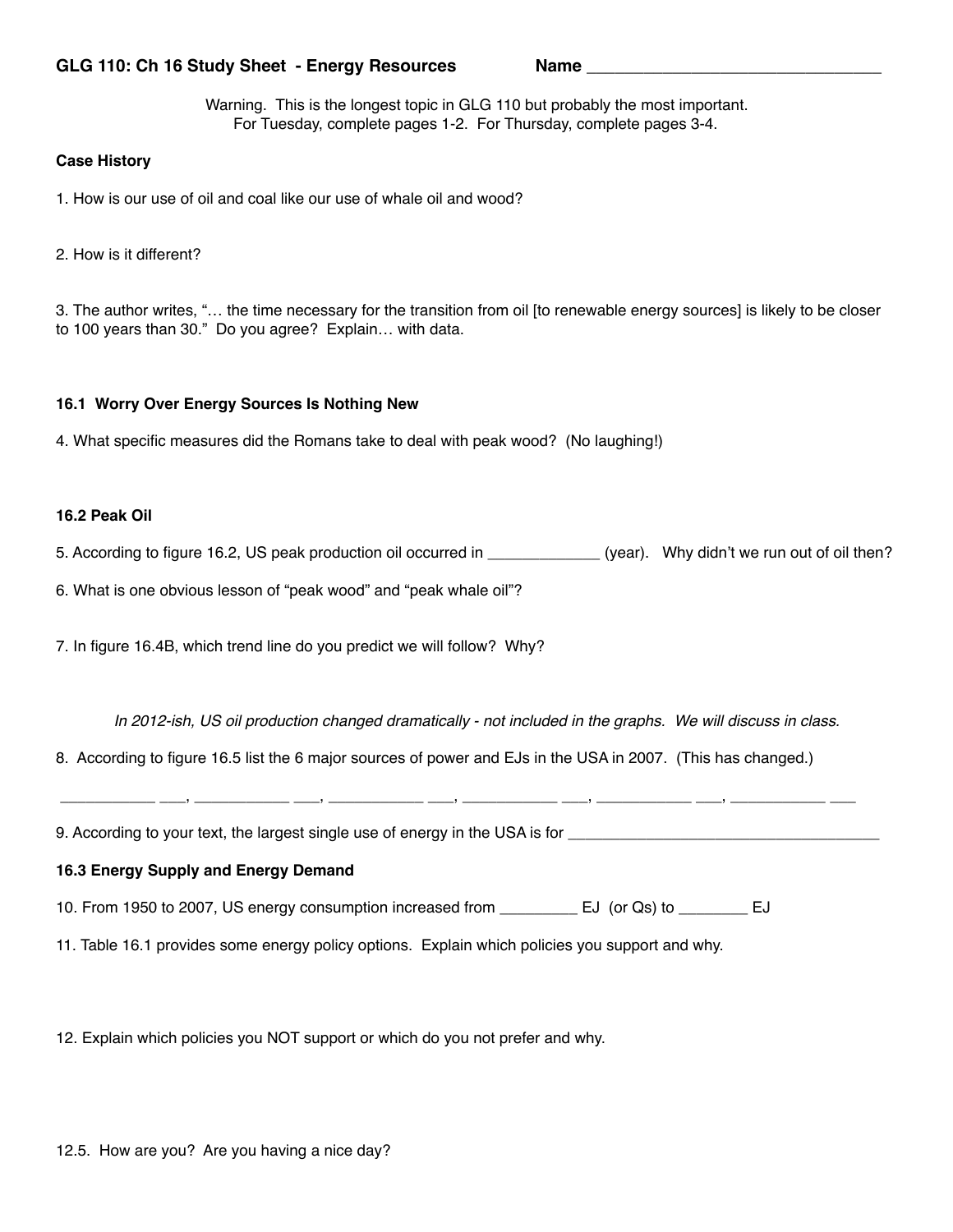## **16.4 Fossil Fuels - Coal**

13. Explain how coal forms. A drawing may help. 14 What changes occur when going from lignite ->

subbituminous -> bituminous -> anthracite?

15. If you were forced to burn coal for energy by an evil professor, which type of coal would you choose and why?

16. Arizona has the \_\_\_\_\_\_\_\_\_\_\_\_\_\_\_\_\_\_\_\_ type of coal. It this good, bad or ??? Explain.

17. Why don't we burn Arizona's coal in Maricopa County?

18. What is the issue with burning coal that is greater than 1.67% sulfur?

19. How is the western US "lucky" in regards to the coal we have for a fuel?

20. What is the problem with the burning coal found in the eastern USA? What has to be done?

21. How long is coal projected to last and how might this change?

22. [This is the Dry Fork coal power station](https://binged.it/2C85QMe) near Gillette, WY. Wander. Where do they get the coal? What kind of mine is used?

23. [This is mountain top removal](https://binged.it/2wzAEPH) in West Virginia. Explain what is done and where the waste goes.

24. What is *overburden* and why is it important?

25. Federal regulations require that strip mines restore the land to a condition roughly equal to that before mining. Why might mining companies fight "oppressive government regulation"?

26. Look [around the Black Mesa coal mine](https://www.google.com/maps/@36.4667276,-110.3620929,10646m/data=!3m1!1e3) in northern Arizona. Do you see reclaimed areas? Thoughts?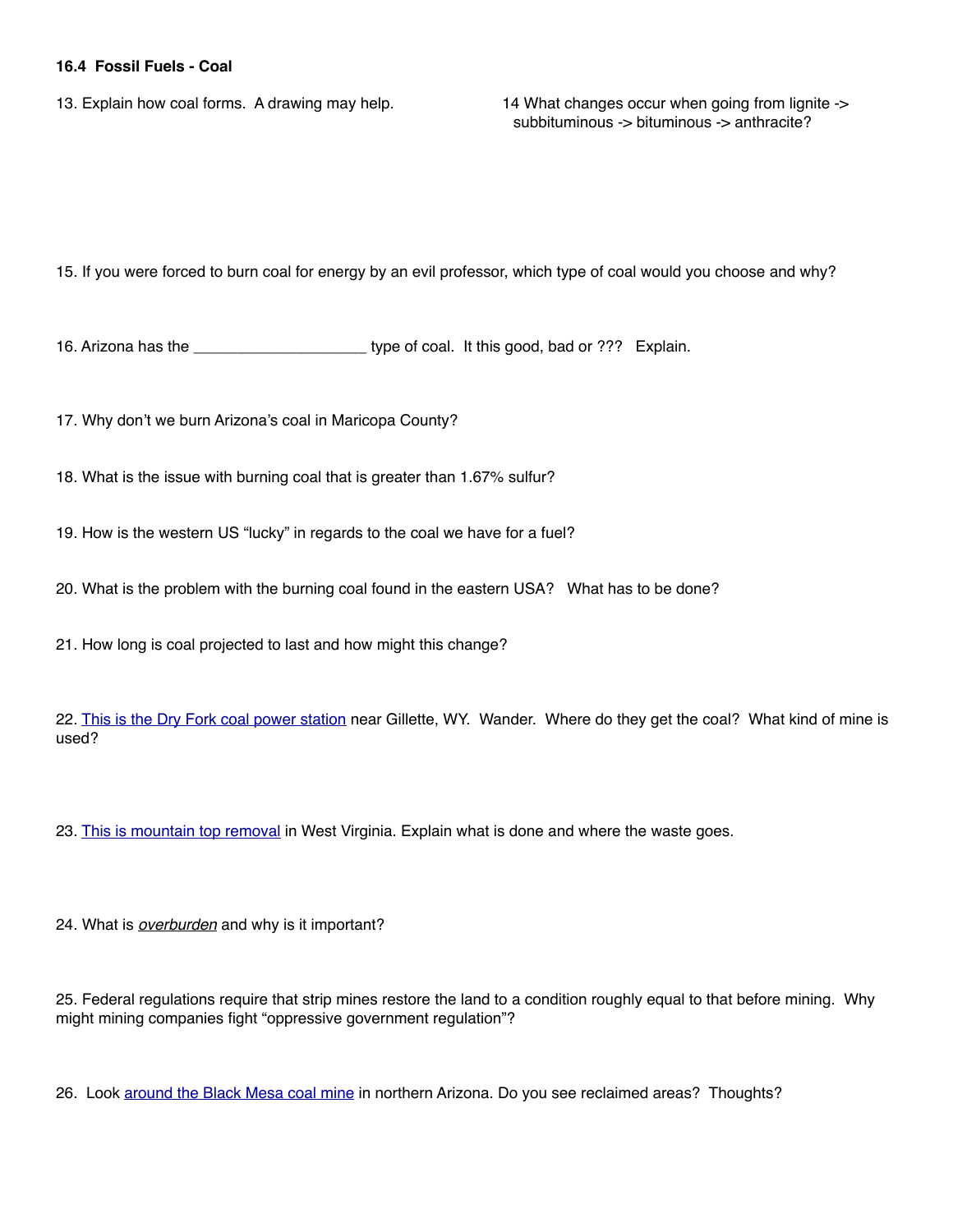|   | 27. Four environmental problems related to the mining and burning of coal include |                                                                                                                              |            |  |
|---|-----------------------------------------------------------------------------------|------------------------------------------------------------------------------------------------------------------------------|------------|--|
|   | A                                                                                 | B                                                                                                                            |            |  |
|   | $\mathsf C$                                                                       | D                                                                                                                            |            |  |
|   | 16.4 Fossil Fuels - Hydrocarbons: Oil & Natural Gas                               |                                                                                                                              |            |  |
|   | 28. Why are oil and natural gas called hydrocarbons?                              |                                                                                                                              |            |  |
|   |                                                                                   |                                                                                                                              |            |  |
|   |                                                                                   | 30. Oil and gas start forming in ______________________ formations and are formed from ________________________________      |            |  |
|   |                                                                                   | 31. In figure 16.13, why don't gas and oil start to from until 3 km of depth?                                                |            |  |
|   |                                                                                   | 32. _____________________________ is good source rock for oil & gas is because _______________________________               |            |  |
|   |                                                                                   | 33. In figure 16.14, ____________________________ rock contains the oil while __________________ rock traps the oil beneath. |            |  |
|   |                                                                                   | 34. Contrast figure 16.15 from 2009 data in your book with this figure from 2017. What changes do you notice?                |            |  |
|   | 35. Describe 2 advantages and 2 disadvantages of using more methane.              |                                                                                                                              |            |  |
|   | <b>ADVANTAGES</b>                                                                 | <b>DISADVANTAGES</b>                                                                                                         |            |  |
| 1 |                                                                                   |                                                                                                                              |            |  |
| 2 |                                                                                   |                                                                                                                              |            |  |
|   |                                                                                   | 36. Fossil fuel companies have touted tight gas as a clean energy source. Is this accurate? Explain.                         |            |  |
|   | 37. Where is methane hydrate found and what is it good for?                       |                                                                                                                              |            |  |
|   | 38. Is drilling in ANWR worthwhile? Defend your answer.                           |                                                                                                                              |            |  |
|   |                                                                                   | 39. List one PRO and one CON of petroleum from oil sands and from oil shale                                                  |            |  |
|   | <b>PRO</b>                                                                        |                                                                                                                              | <b>CON</b> |  |
|   | OIL SANDS                                                                         |                                                                                                                              |            |  |
|   | OIL SHALE                                                                         |                                                                                                                              |            |  |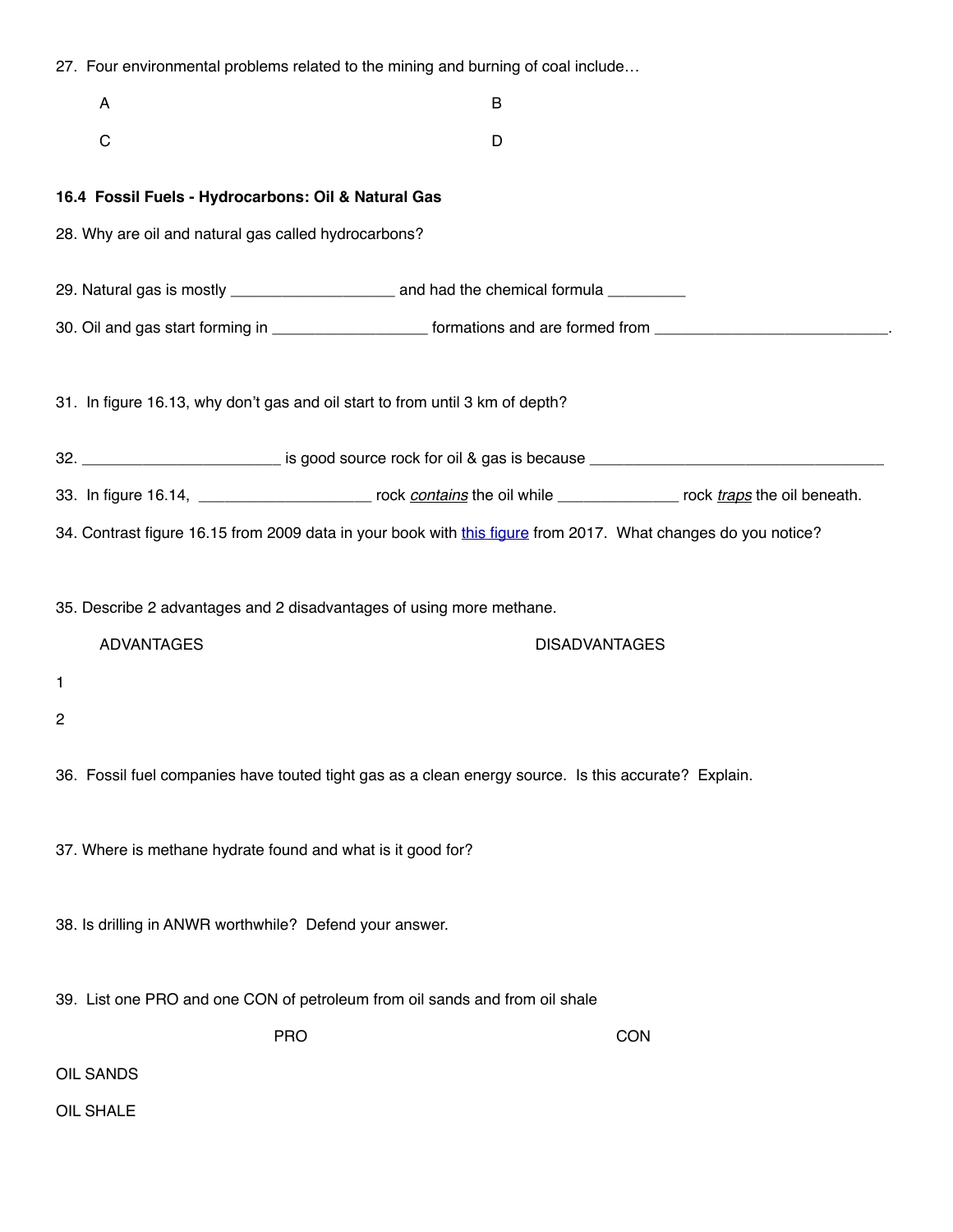## **16.5 Future of Oil**

39 ½: Quick Summary: Fossil fuels are finite, non-renewable, polluting, and a cause of climate change. Done.

# **16.6 Fossil Fuel and Acid Rain**

40. What is acid rain and how is it formed?

41. What does fossil fuel burning have to do with acid rain? Are those hippies just whining again?

42. Three effects of acid rain are…. A) B) C)

43. Is the Phoenix area affected by acid rain? Why? (This will require thought. Sorry.)

#### **16.7 Nuclear Energy**

1

2

44. What are 3 sources of the uranium for nuclear power plants? Is uranium naturally-occurring?

45. Explain how a nuclear power plant works and the fuel it uses.

46. Describe 2 PROS & 2 CONS of using nuclear fission to create electricity.

PRO CON

47. Describe what occurred at *either* Chernobyl or Three Mile Island.

48. Radioactive waste exists. What should be done with it? Make a choice and defend your answer.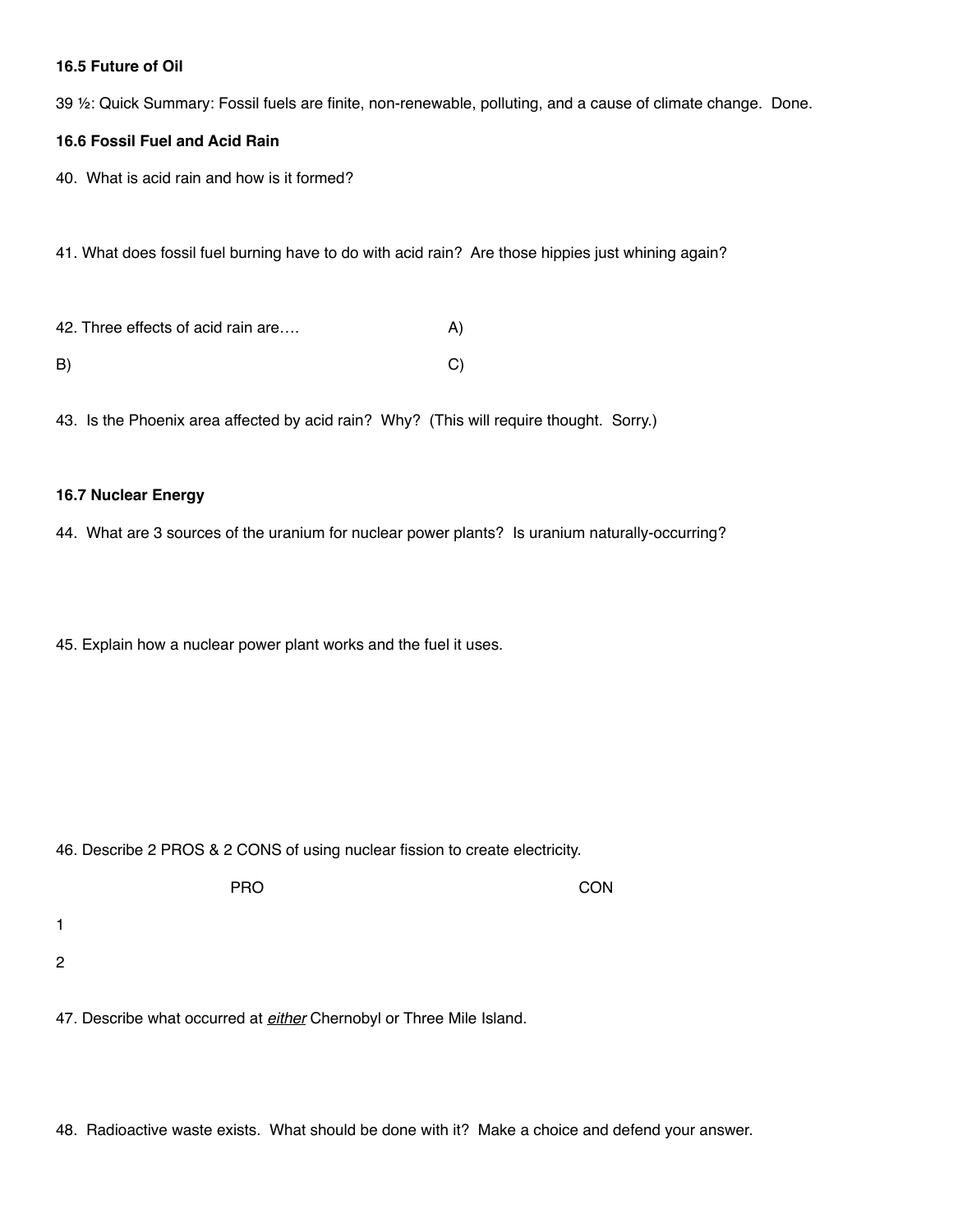50. Two advantages of nuclear fusion are… A B

51. Why don't we use nuclear fusion for power?

#### **16.8 Geothermal Energy**

- 52. What IS geothermal energy?
- 53. Is there enough geothermal energy to power the USA? Explain.

54. Describe 2 PROS & 2 CONS of using geothermal energy to create electricity.

| <b>PRO</b> | <b>CON</b> |
|------------|------------|
|            |            |
|            |            |
|            |            |

## **16.9 Renewable Energy Sources**

- 55. Is there enough sunlight hitting earth to meet our power needs? Explain.
- 56. How can houses be built to take advantage of 57. How do solar collectors work? passive solar energy? A drawing might be nice. A drawing might be nice.

58. Describe 2 PROS & 2 CONS of using hydroelectric power. (Read the "Water Power and the Environment" section.)

PRO CON

1

1

2

2